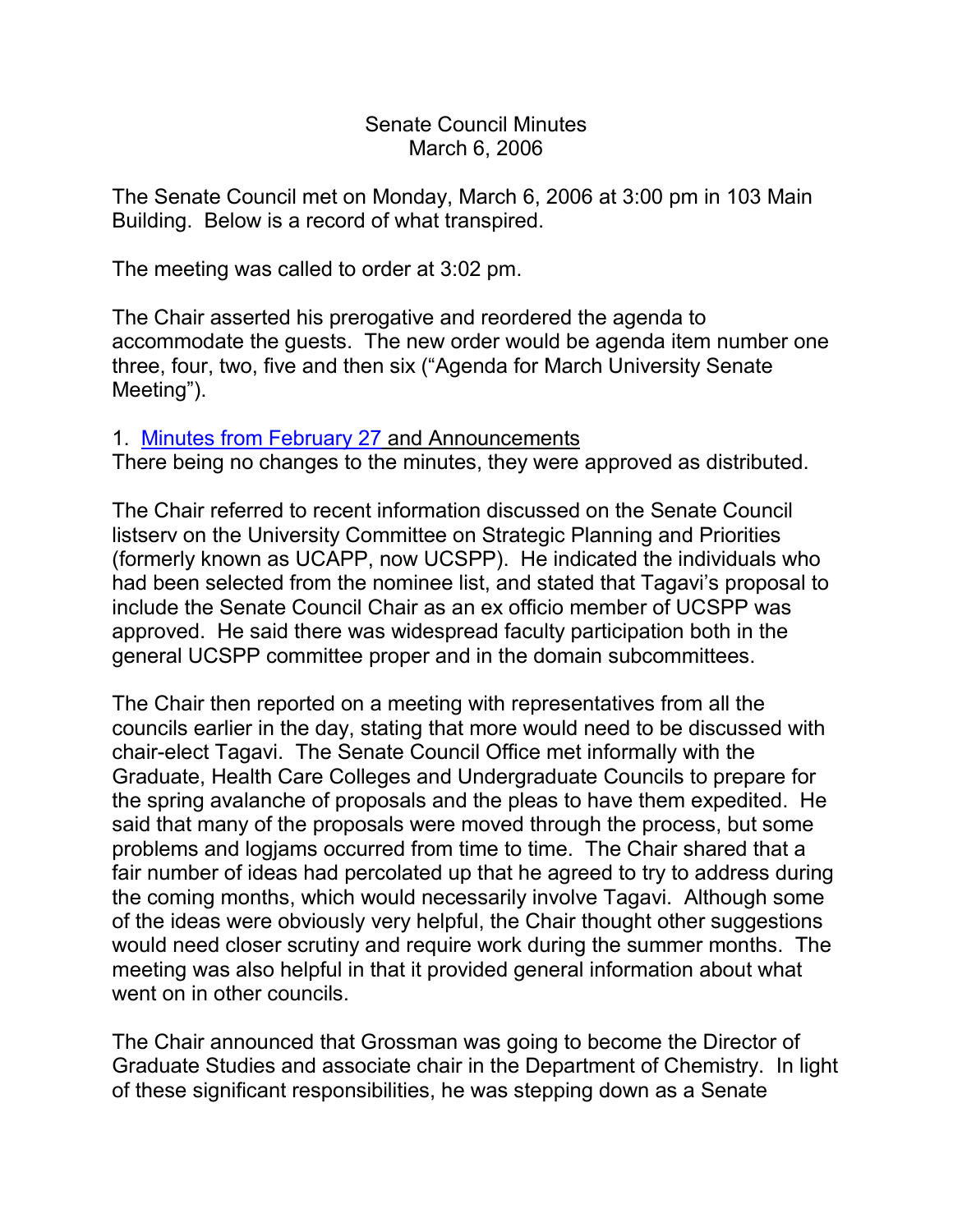Council member at the end of June. The Chair noted the information was received with a considerable regret but at the same time offered best wishes for Grossman and the Department of Chemistry; Grossman's defense of faculty interests and concerns were appreciated.

### 2. [Women's Studies Program Name Change](http://www.uky.edu/USC/New/SCAgendas/20060306/Women%27s%20Studies%20name%20change%20petition.pdf)

The Chair shared that there had been brief discussion after the February 27 Senate Council meeting and discussion on the listserv regarding specific wording in the proposal. Jones initiated a conversation with Women's Studies Program Director Joan Callahan and the two were able to deal with potential problems and come up with alternative language. Although the issues were not specifically related to the name change to the "Gender and Women's Studies Program," they were concerned with ancillary documents that were a part of the proposal.

Guest Callahan referred to a [handout,](http://www.uky.edu/USC/New/SCAgendas/20060306/Women%27s%20Studies%20name%20change%20petition.pdf) which she said was a new memorandum to the Senate Council, which incorporated changes she and Davy made. It was based on her January 22, 2005 memo to Dean Hoch.

The first change addressed a concern from the Senate's Academic Organization and Structure Committee (SAOSC) regarding faculty support for the name change. Callahan said that information regarding a poll conducted via email and subsequent collection of 37 positive responses out of 51 affiliated faculty for the name change was inserted into the memo. She said that it was clearly a settled preference and that the current name was antiquated and did not give due respect to faculty members and the areas in which they were working.

The second change was also from the SAOSC and dealt with the naming of the topical major, minor and graduate certificate in the program. She was not sure of how a discrepancy had occurred, but said that Dean Hoch equally approved the name change be applied to those three degrees.

The third change was an indication of the origins of the memo.

The fourth change was more substantive, regarding wording in the program's mission statement. Callahan said those materials had been around for years, and were added to the proposal to help situate the name change. She said Jones offered convincing arguments about how the language could be questioned by a reasonable person. Callahan said that the three changes to the "Program Commitments" section had not been approved by the steering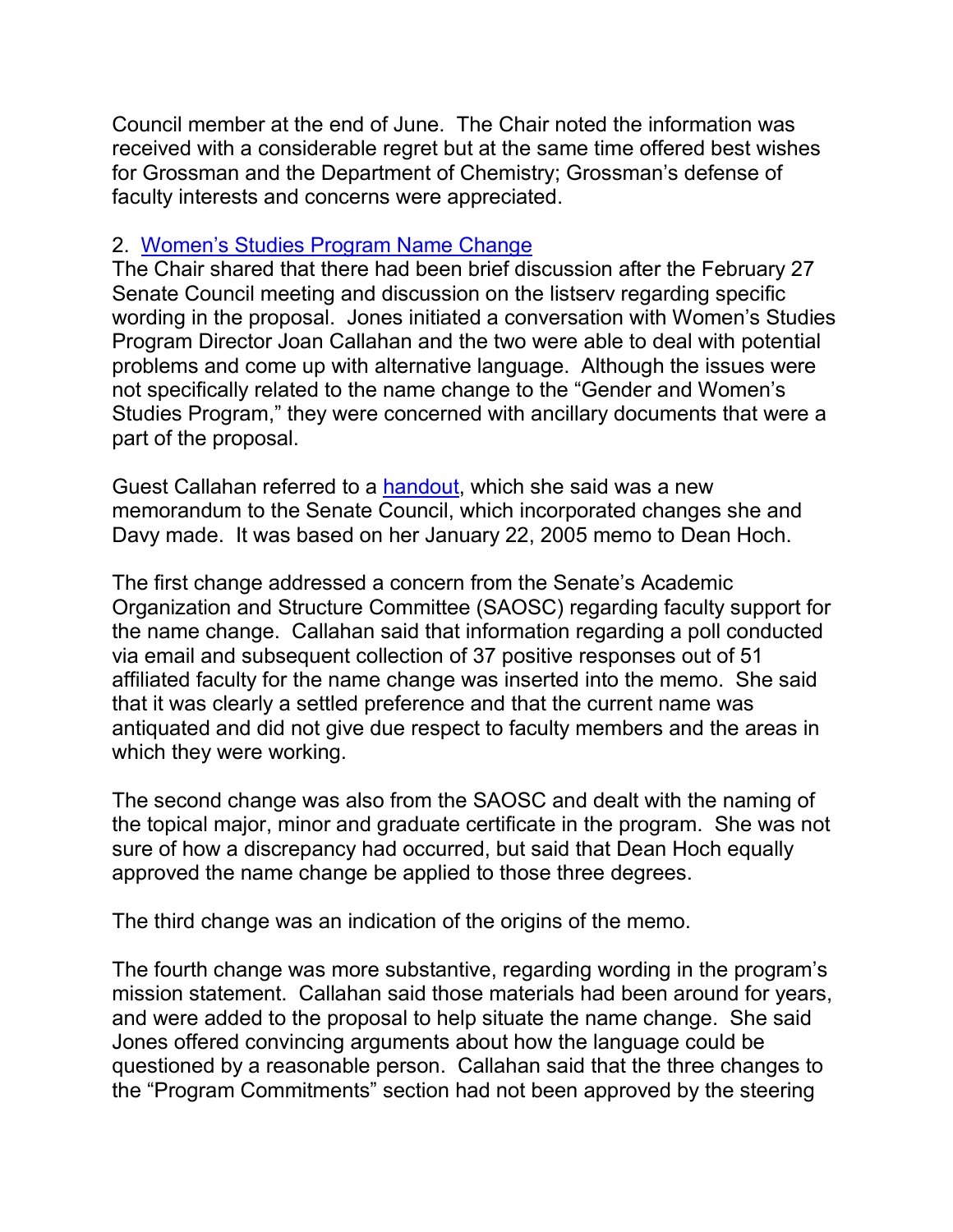committee, but she thought she could convince them of the need to change the text in the handout, and also on the web and in other materials. The phrase "'gender issues' and" was added and the word "strategies" was removed. She said she objected in a minor way to removing "and unjust" from the last sentence in the commitment's first paragraph. She noted that text on a banner hanging from the Main Building included the phrase "Peace, Social Justice and Reconciliation."

Jones suggested that such a comparison to the banner was faulty due to the level of description present in the handout, opposed to the brevity of the banner. Grossman thanked Callahan for considering the changes, but said that he still found the word "celebrating" problematic. He said that although "celebrating women's resources, contributions, and creativity, wherever and however they occur" could be the inclination of individual faculty members affiliated with the program, the statement should in no way suggest that celebrating was a requirement for employment. Grossman suggested "critiquing," which he said would allow for both positive and negative implications. Jones stated that "celebrate" was language approved by the Board of Trustees (BoT).

Callahan said she would agree to a change if another word could be found that would capture the spirit of "celebrate." She said the fact remained that women's resources, contributions and creativity had not historically been celebrated. Jones suggested "recognizing." Liaison Greissman proposed "affirming."

A lengthy, in-depth discussion among all the Senate Council members and Callahan followed, regarding possible uses of other words. Callahan reiterated that she was willing to change the wording if the name change was contingent upon it. There was discussion about UK's use of the phrase "celebrate diversity" and possible implications for the use of the word "celebrating." Throughout, Callahan made it clear she would make whatever changes were necessary to move the name change forward.

The Chair said he thought the discussion could continue in a philosophical manner for quite awhile. The Chair opined that the use of "celebrating" was as applicable for use in the Women's Studies Program (WSP) as in the African American Studies and Research Program. He said the WSP had sought to promote something of a paradigm change beyond the intellectualistic and mentalistic ways in which women and gender issues have been addressed in the past. Much of this paradigm change has to do with the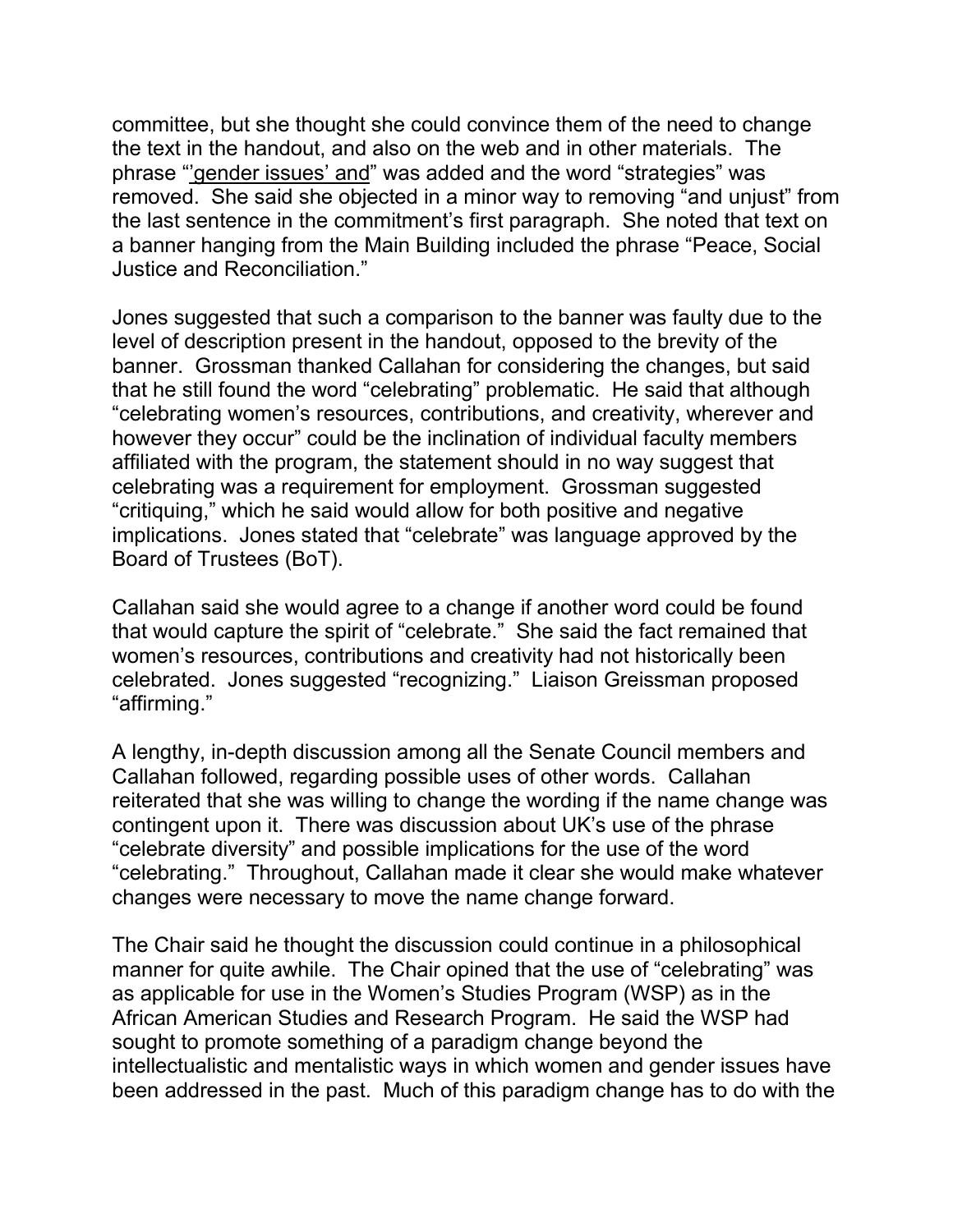bodily dimensions of women and gender issues. The Chair stated the business of the Senate Council was specifically to affirm or deny the request for a name change. He said that the two sections involved in the current discussion could have been left out of the proposal and there would have been no discussion on them. The Chair said he doubted the Mission Statement or Program Commitment had been changed in light of the proposed name change. He thought Jones had anchored the edits around what he [Jones] deemed to be acceptable language within UK and vetted through the BoT. The Chair said he would fight to the death for the right of others to raise basic questions but wondered if the current debate was profitable.

After additional discussion, Callahan explained that WSP offers a topical major, not a standing or regular major. There is a standing undergraduate minor. Tagavi stated that adding "gender" to the name was a significant change, and that courses should be listed to support the name change. Callahan explained that there were not many courses offered through WSP. A group of affiliated faculty is polled every semester to find out who is teaching a course that could be identified as a course to include as an undergraduate or graduate WSP course. A graduate course was defined as one in which 90% of content was on gender; an undergraduate course was defined as one in which 50% of content was on gender. After email responses are gathered, the WSP lists them. Some courses are taught under WSP rubrics, but most are electives taught under the departmental rubrics. In response to Tagavi, Callahan explained that while there were specific programs for the undergraduate minor and the graduate certificate, the topical major necessarily did not have a required curriculum; the topical major had to be constructed individually. Tagavi suggested giving sample courses offered in the past. Callahan said she did not know if any courses were specifically offered that addressed masculinity studies, but said it was an important component of other courses. Thelin stated that since the supporting documents were submitted with the proposal, the narrative also had to be approved.

Grossman stated that he was uncomfortable putting words in the mouths of WSP faculty, and noted that it would be a sacrifice on Callahan's part to agree to the edits. He suggested the supporting paperwork at issue be deleted from the proposal to move the proposal forward without impinging upon the program's faculty. Tagavi agreed. Grossman said he would formally move such if agreed to by Callahan. Callahan agreed, stating the actual proposal was limited to the first page.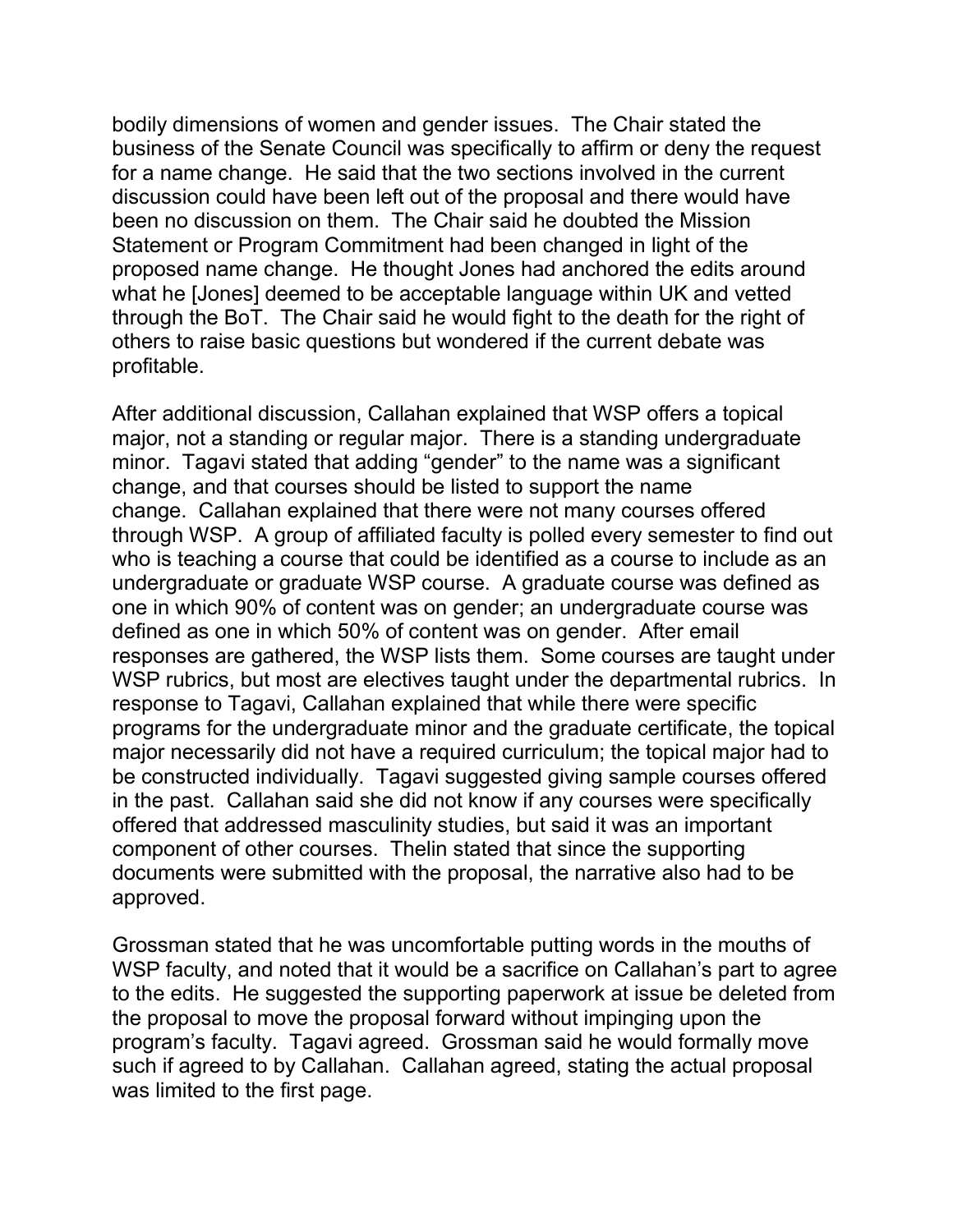Grossman **moved** to amend the proposal by removing Appendices II and III. Lesnaw **seconded**. A vote was taken, and the motion **passed** unanimously.

A **vote** was taken on the motion from committee to approve the proposal to change the name of the Women's Studies Program to the "Gender and Women's Studies Program." The motion **passed** unanimously.

### 3. [UK](http://www.uky.edu/USC/New/SCAgendas/20060306/UK%20Policy%20on%20Grad%20Honors%20re%20LCC%20transfers.pdf) [Policy on Graduation Honors RE: LCC](http://www.uky.edu/USC/New/SCAgendas/20060306/UK%20Policy%20on%20Grad%20Honors%20re%20LCC%20transfers.pdf)

The Chair introduced two guests, Associate Provost for Undergraduate Education Phil Kraemer and Eileen Abel, one of the elected KCTCS senators and the KCTCS ex officio representative to the UK University Studies Program Committee.

Jones offered background information. Before 1998 when all the community colleges (cc) were still with UK, when cc students transferred to UK, not only would their credit hours transfer but the grades on their courses would also transfer. The result of this was that grades received for courses taken at a cc were factored into the UK GPA and the post-graduate GPA honors, such as cum laude, etc. At that time, there was still oversight by UK of many of the cc courses. When the cc separated from UK in 1998, a grandfather clause took effect that allowed cc students enrolled before 1998 and graduating within six years to still receive a degree with UK's name on it. If the student transferred to UK, the old rule of transferring credits and GPA still applied.

Jones then referred to the separation of Lexington Community College (LCC, now the Bluegrass Technical Community College, or BCTC) from UK in 2004. At that time, UK had also been calculating the UK GPA with the LCC student's LCC coursework. When LCC separated from UK in 2004, the grandfather clause stated that LCC students transferring before 2010 would have their LCC/BCTC grades be used in the calculation of the UK GPA. The intention was that post-2004, new students enrolling in UK from BCTC would be treated like any other student, i.e. the credit hours would transfer, but the grades would not count toward UK Graduation Honors.

Jones stated that he had been made aware that for 2004 – 2005, an interpretation had been made in the Office of the Registrar that students enrolling at BCTC even after 2004 could still have their credits and grades transfer to UK, based on a provision in a *Senate Rule* that continued to contain the references to LCC. At the University Senate meeting in February,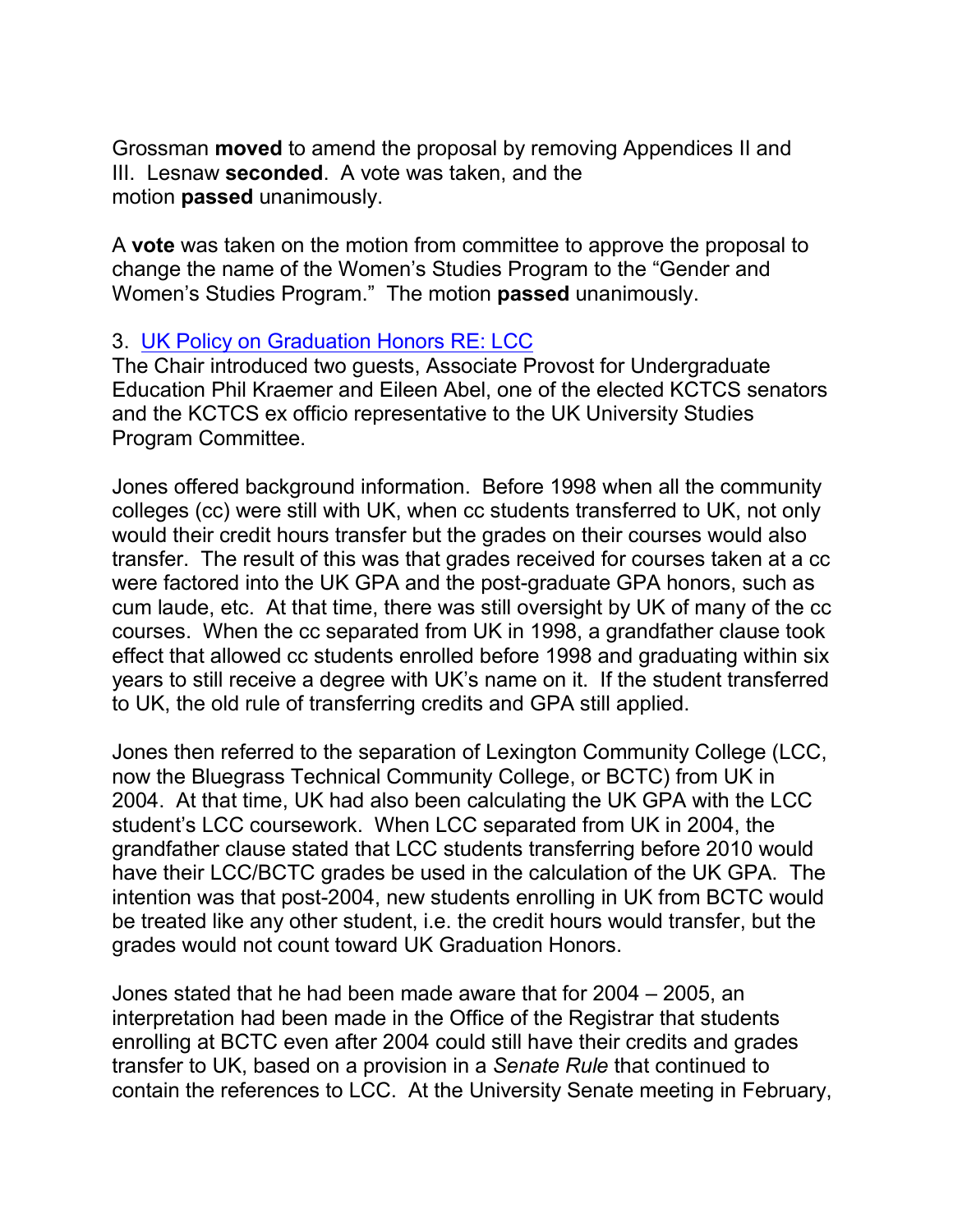that provision was removed because of the Senate's approval of the changes to the *Senate Rules* (*Rules*) *Section I*. The Office of the Registrar expressed concern about pertinent sections being changed mid-semester, referring to published statements in the University Bulletin. Jones said that the Senate's Rules and Elections Committee offered an official position that the *Rule* under which a BCTC student enrolled would be the pertinent *Rule* in force.

Jones stated that the issue at hand was that of BCTC's request that the current arrangement of UK allowing a transfer of credits and grades continue; BCTC would be willing to continue to monitor the UK course titles and descriptions, and work with Kentucky Community and Technical College System (KCTCS) to make sure BCTC course content would be similar to that of UK's course content. Jones noted that the curricular content of the BCTC courses would not be approved by the Senate. In response to Jones, Guest Abel stated a similar offering was made to cc students when the cc separated from UK. She said BCTC was only asking for the same consideration offered to the cc students in 1998.

After brief discussion, the Senate Council requested that Jones put together a document outlining the issue in order to increase clarity and understanding of the issue. Jones said he would work with University Registrar Don Witt to make sure the explanation was factually correct. In response to a request from Abel, Jones stated he would of course send that document to Peggy Saunier. Kraemer noted that at one point, the cc were not accepting UK courses for credit for students transferring from UK to a cc.

#### 4. [MS Dentistry Plan B Option](http://www.uky.edu/USC/New/SCAgendas/20060227/New%20Pgm_MS%20Dentistry%20Plan%20B%20Option_amended.pdf)

The Chair introduced Karen Novak from Department of Periodontics. Novak said that until the past year, there had been three tracks in orthodontics: orofacial pain and periodontics. A pediatric dentistry and pre-doctoral masters of science tracks were added at the beginning of the year. Novak stated she had been Director of Graduate Studies in Dentistry for the past two years. At the beginning of her tenure, students would write a thesis, make their defense and then have a document that was never translated into something for a peer-reviewed journal. She said discussions began about a year ago about a transition to a Plan B.

She said the research proposal committee would look at the proposal for suitability before going forward. The final step would be submission to a peerreviewed journal, not publication. Novak said the original intent had been to transition to just a plan B, but the Graduate Council suggested continuing to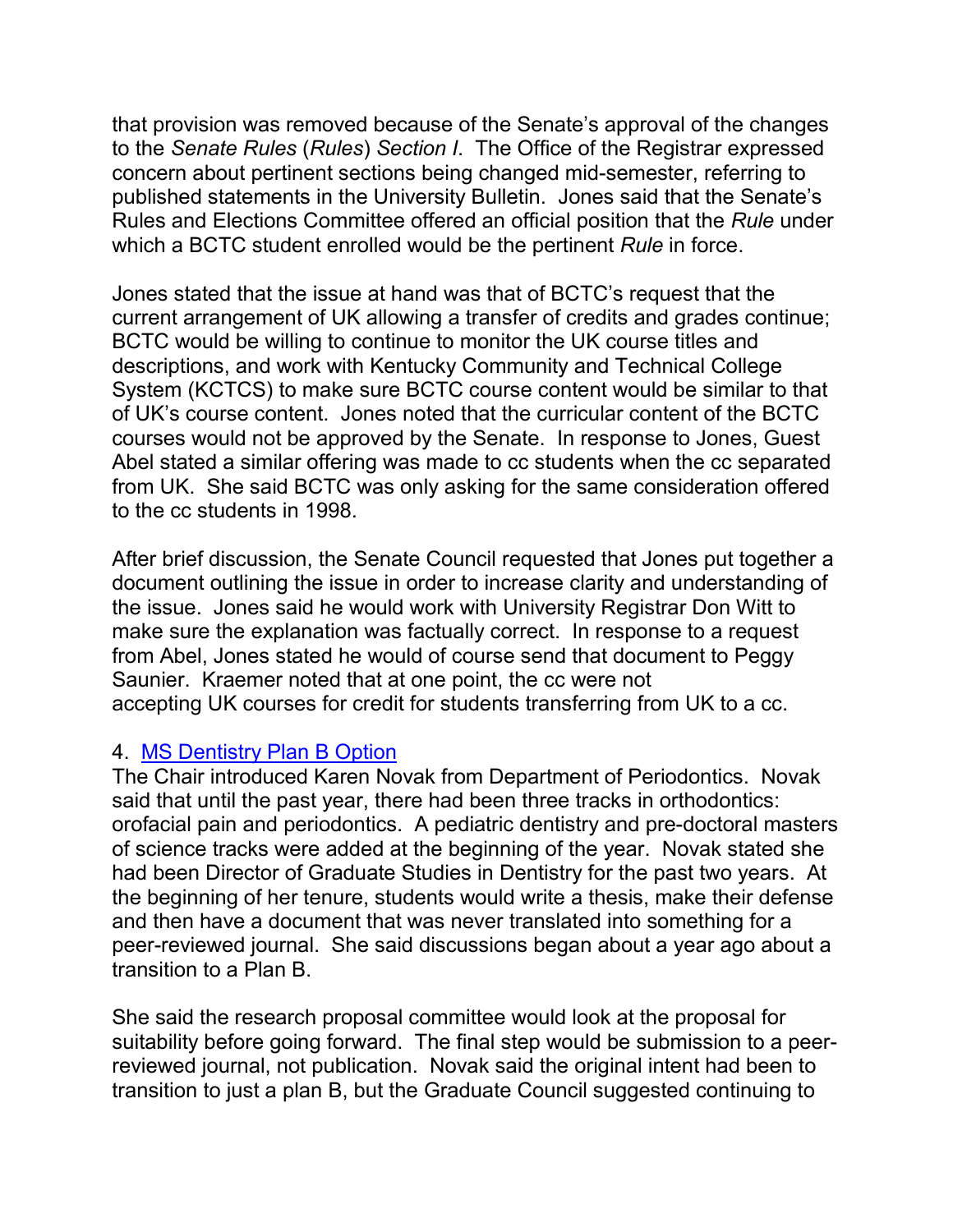offer the Plan A option, as well. She said the stringency of research would be high, if not higher than present requirements, and that more students would be published.

Lesnaw wondered if there was a distinct plan to follow for a thesis. She said she sat on many committees where even a PhD thesis was a collection of publications. She agreed with the rationale, but expressed puzzlement over the approach; Lesnaw thought the format for the thesis could be changed. Novak replied that she and Jeff Ebersole had a discussion with Brian Jackson in the Graduate School Admissions Office regarding something expedited for current students. The Graduate School denied such a proposal, saying it was not the norm for masters thesis work for other programs in the Graduate School.

Thelin offered a general observation that in a formal masters thesis, there was more emphasis on form than substance. He thought there would be sufficient oversight by faculty, and was supportive. Novak added that faculty would work with students on resubmissions in the event of a rejection letter from a journal. Grossman asked about control over which journal would be chosen for submission, expressing concern that substandard journals could be chosen. Novak said that there was no explicit oversight of the journal built in, but she assured Grossman that the program directors would not want to submit to a substandard journal. She went on to say that since the program director or another faculty member would have their name on the program, it was unlikely a submission to a questionable journal would occur. Tagavi said that as long as it was subject to approval by an advisory committee, it was okay.

Tagavi asked about maintaining plan A; he wondered if it would not be offered after a certain time. Novak said the intent was to only offer the plan A option for a short period of time but the Graduate Council suggested both options be retained. Tagavi expressed concern about clarity in the proposal about whether a student could take 30 hours and also do a research project separate from a course. He said it needed to be stated more clearly for a student.

The Chair asked if there were changes that needed to be incorporated before a review in the Senate. There being no changes and no further discussion, a **vote** was taken on the motion to approve the MS Dentistry Plan B option. The **motion passed** unanimously.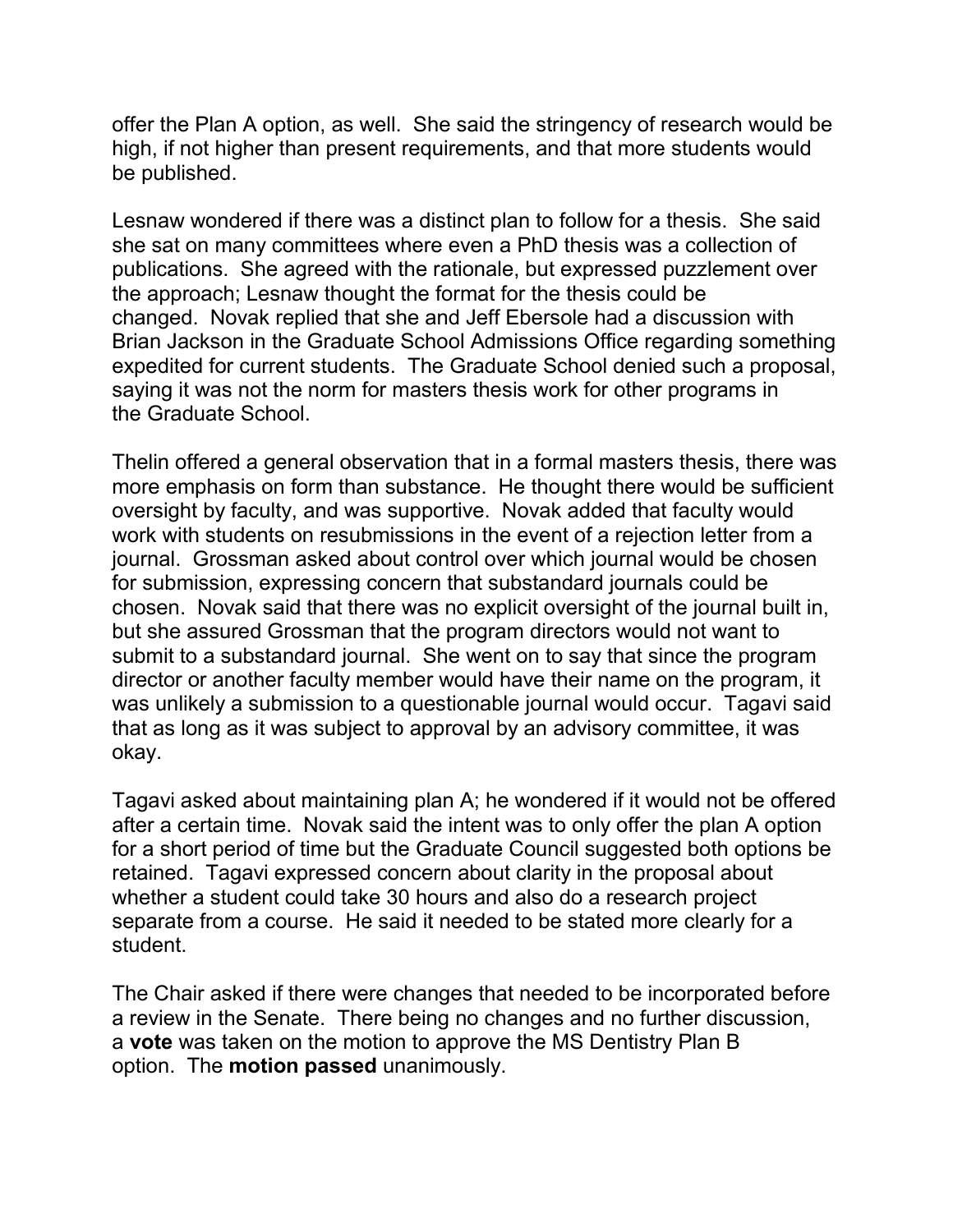# 5. Date for March University Senate Meeting

The Chair stated that the scheduled March date for the Senate meeting fell on the first day of spring break, and asked Council members if the meeting should be rescheduled. Tagavi said it would not be fair to student senators to hold a meeting on the  $13<sup>th</sup>$ .

Tagavi **moved** to postpone the University Senate meeting until March 20. Jones **seconded**. A **vote** was taken on the motion, which **passed** unanimously.

The Chair then turned to a possible Senate Council meeting on the 13th. There were no pressing agenda items to address, so Randall **moved** to not hold a Senate Council meeting on Monday, March 13. Lesnaw **seconded**. The motion **passed** unanimously.

# 6. Agenda for March University Senate Meeting

The Chair noted the possible agenda items. Tagavi suggested adding the name change of the Women's Studies Program and the MS Dentistry Plan B Option.

Thelin **moved,** Lesnaw **seconded** and the Council unanimously **passed** the following list of agenda items for the March 20 Senate meeting:

- 2006-2007 and 2008-2009 Academic Calendars
- Graduate Certificate in Public Health Nursing
- SAP Update Phyllis Nash
- **Transitional Doctor of Physical Therapy**
- Women's Studies Program Name Change
- MS Dentistry Plan B Option

Tagavi asked about the status of the Ombud Search Committee. Jones replied that the Nominating Committee had put out a call to faculty councils for individuals to make up the search committee.

Referring to a breakfast meeting with President Todd last semester, Grossman suggested another meeting to discuss UCSPP and other germane issues. The Chair asked if the Council desired him to set up such a meeting. Thelin agreed, but added that it was difficult to schedule time with President Todd during the legislative session. The Chair added that he was also trying to arrange for incoming provost Kumble Subbaswamy to attend a Senate Council meeting. The Chair said he would work diligently on both potential meetings.